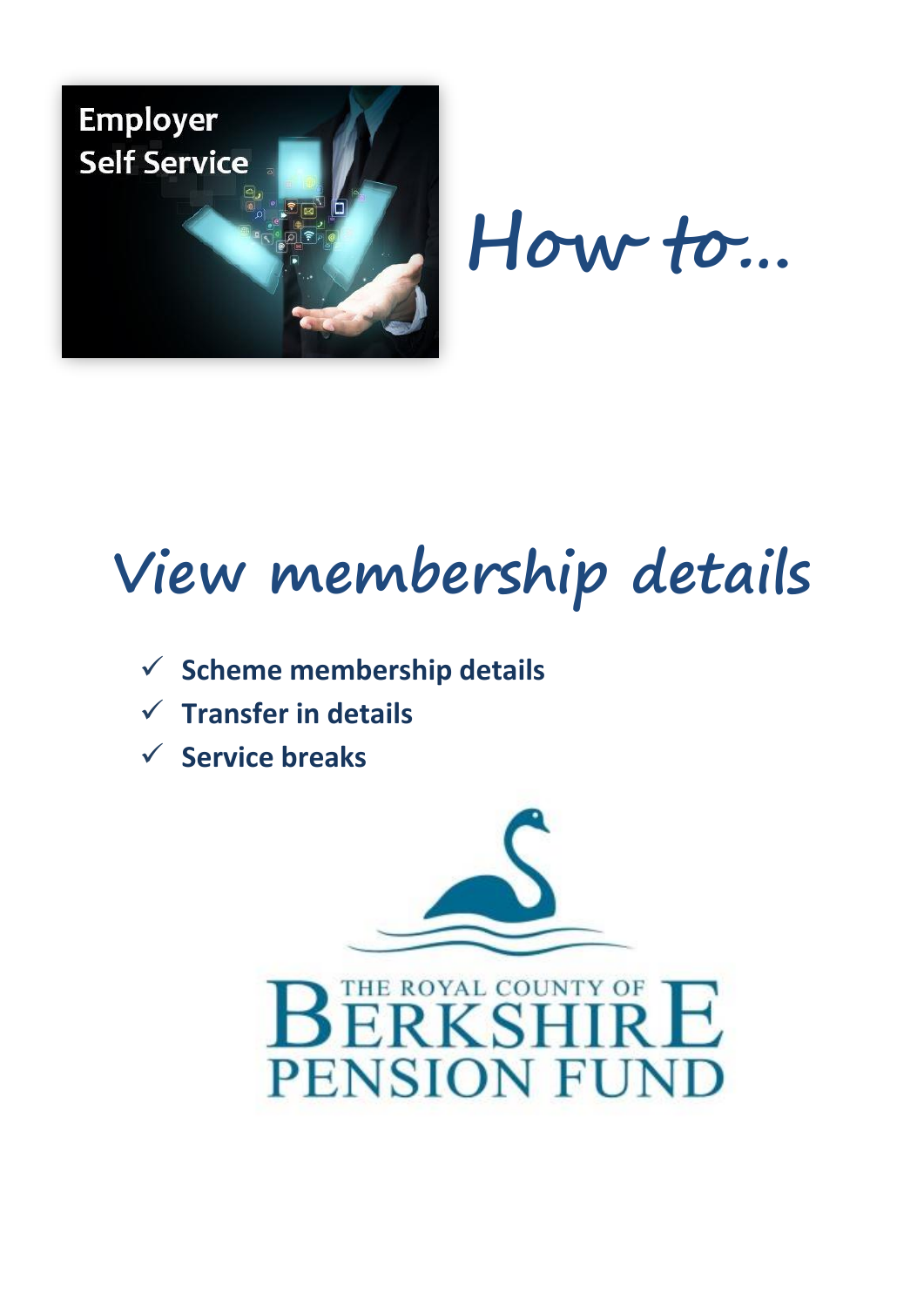### **Membership Details**

| Select Employment           |    |                                            |                                                                 |  |  |
|-----------------------------|----|--------------------------------------------|-----------------------------------------------------------------|--|--|
| Member Search               |    |                                            |                                                                 |  |  |
| <b>Personal Details</b>     |    | The "Membership Details" page displays the |                                                                 |  |  |
| <b>New Starter Creation</b> |    |                                            | name of the member's current employer and                       |  |  |
| <b>Benefit Calculation</b>  |    |                                            | the date at which their current employment<br>conditions apply. |  |  |
| <b>Membership Details</b>   |    |                                            |                                                                 |  |  |
| <b>Financial Details</b>    |    |                                            |                                                                 |  |  |
| Member Update               | þ. |                                            |                                                                 |  |  |
| Documentation               |    |                                            |                                                                 |  |  |
| Reporting                   |    |                                            |                                                                 |  |  |
| <b>Security Options</b>     |    |                                            |                                                                 |  |  |
| Logout                      |    |                                            |                                                                 |  |  |
| Help                        |    |                                            |                                                                 |  |  |

#### **Membership Details**

| <b>Current Employer</b>         | <b>RBWM</b> | <b>Full/Part Time</b>         | Part     |
|---------------------------------|-------------|-------------------------------|----------|
| <b>Start Date</b>               | 01/06/2008  | <b>Hours/Full Time %</b>      | 58.44115 |
| Date Joined Employer 01/04/2008 |             | Date Joined Scheme 01/04/2008 |          |
|                                 |             |                               |          |

| <b>Employer</b>            | <b>Start Date</b>     | <b>End Date</b>         | <b>Service</b> | <b>Full/Part</b><br>(years/days) Time/Transfer | Part Time % |
|----------------------------|-----------------------|-------------------------|----------------|------------------------------------------------|-------------|
| <b>RBWM</b>                |                       | $01/04/2008$ 31/05/2008 | 00/021 Part    |                                                | 34.2872     |
| <b>BRACKNELL FOREST BC</b> | 01/01/2005 31/03/2008 |                         | 03/090 Full    |                                                |             |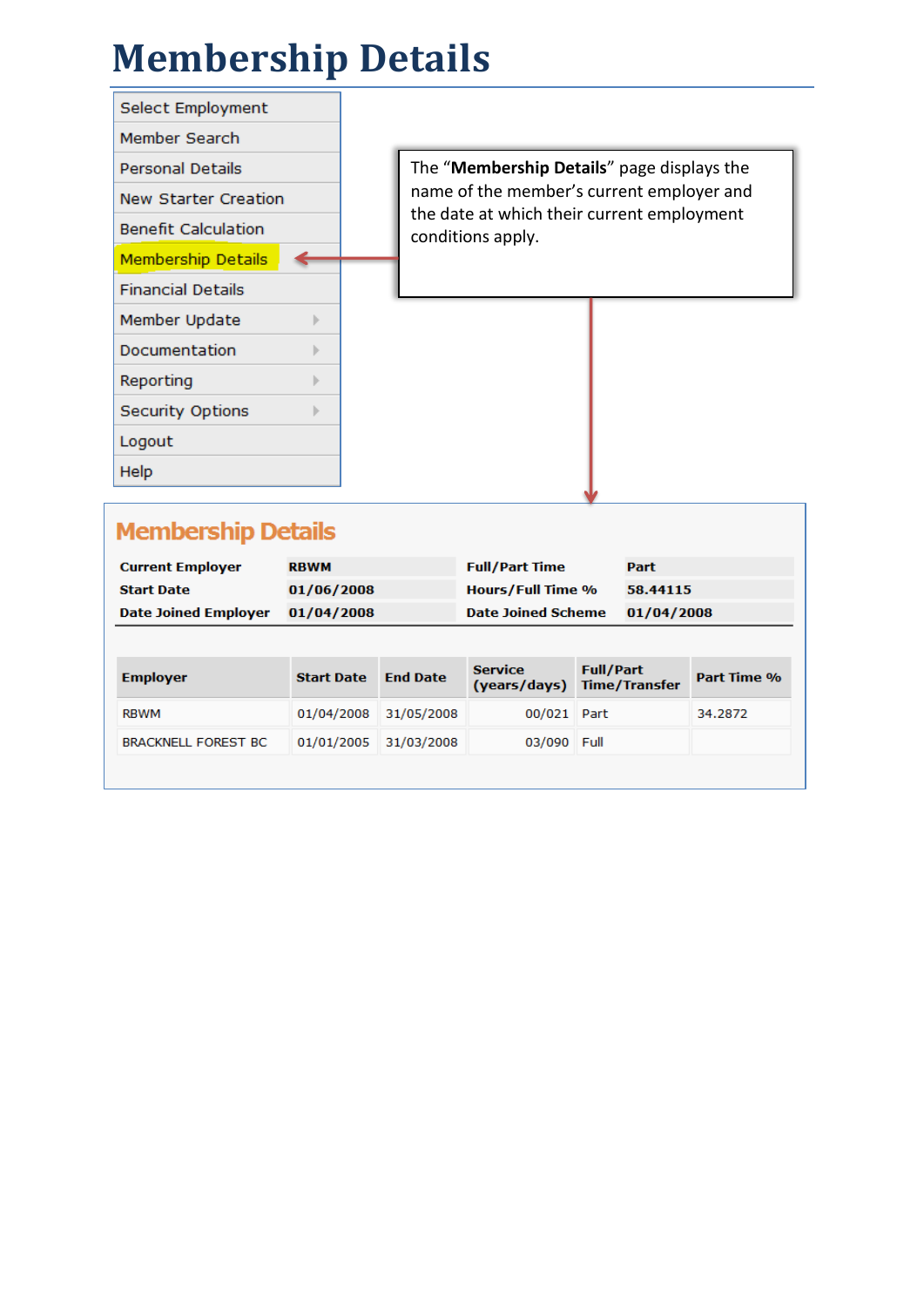#### **Transfer Details**

| Member Search               |             |            |                      |                                                  |                                 |                                                                                            |
|-----------------------------|-------------|------------|----------------------|--------------------------------------------------|---------------------------------|--------------------------------------------------------------------------------------------|
| <b>Personal Details</b>     |             |            |                      |                                                  |                                 |                                                                                            |
| New Starter Creation        |             |            |                      |                                                  |                                 | If the member has transferred in previous                                                  |
| <b>Benefit Calculation</b>  |             |            |                      |                                                  |                                 | pension membership the "Transfer Details"<br>page displays details of up to three transfer |
| Membership Details          |             |            |                      |                                                  | values and includes the:        |                                                                                            |
| <b>Transfer Details</b>     |             |            |                      | $\bullet$                                        | Name of the transferring scheme |                                                                                            |
| <b>Financial Details</b>    |             |            |                      |                                                  |                                 |                                                                                            |
| AVCs / Added Years          |             |            |                      | on which the transfer<br>Date<br>was<br>received |                                 |                                                                                            |
| Nominees / Beneficiaries    |             |            |                      |                                                  |                                 |                                                                                            |
| Member Update               |             |            |                      |                                                  | <b>Amount of transfer value</b> |                                                                                            |
| Doc umentation              |             |            |                      |                                                  |                                 |                                                                                            |
| Reporting                   | ь           |            |                      |                                                  |                                 |                                                                                            |
| Security Options            |             |            |                      |                                                  |                                 |                                                                                            |
| Logout                      |             |            |                      |                                                  |                                 |                                                                                            |
| Help                        |             |            |                      |                                                  |                                 |                                                                                            |
|                             |             |            |                      |                                                  |                                 |                                                                                            |
|                             |             |            |                      |                                                  |                                 |                                                                                            |
| <b>Transfer Details</b>     |             |            |                      |                                                  |                                 |                                                                                            |
| <b>Current Employer</b>     | <b>RBWM</b> |            |                      |                                                  | <b>Full/Part Time</b>           | Full                                                                                       |
| <b>Start Date</b>           |             | 12/04/2010 |                      |                                                  | <b>Hours/Full Time %</b>        |                                                                                            |
| <b>Date Joined Employer</b> |             | 12/04/2010 |                      |                                                  | <b>Date Joined Scheme</b>       | 12/04/2010                                                                                 |
|                             |             |            |                      |                                                  |                                 |                                                                                            |
| <b>Transferring Scheme</b>  |             |            | <b>Date Received</b> |                                                  |                                 | Amount Service (years/days)                                                                |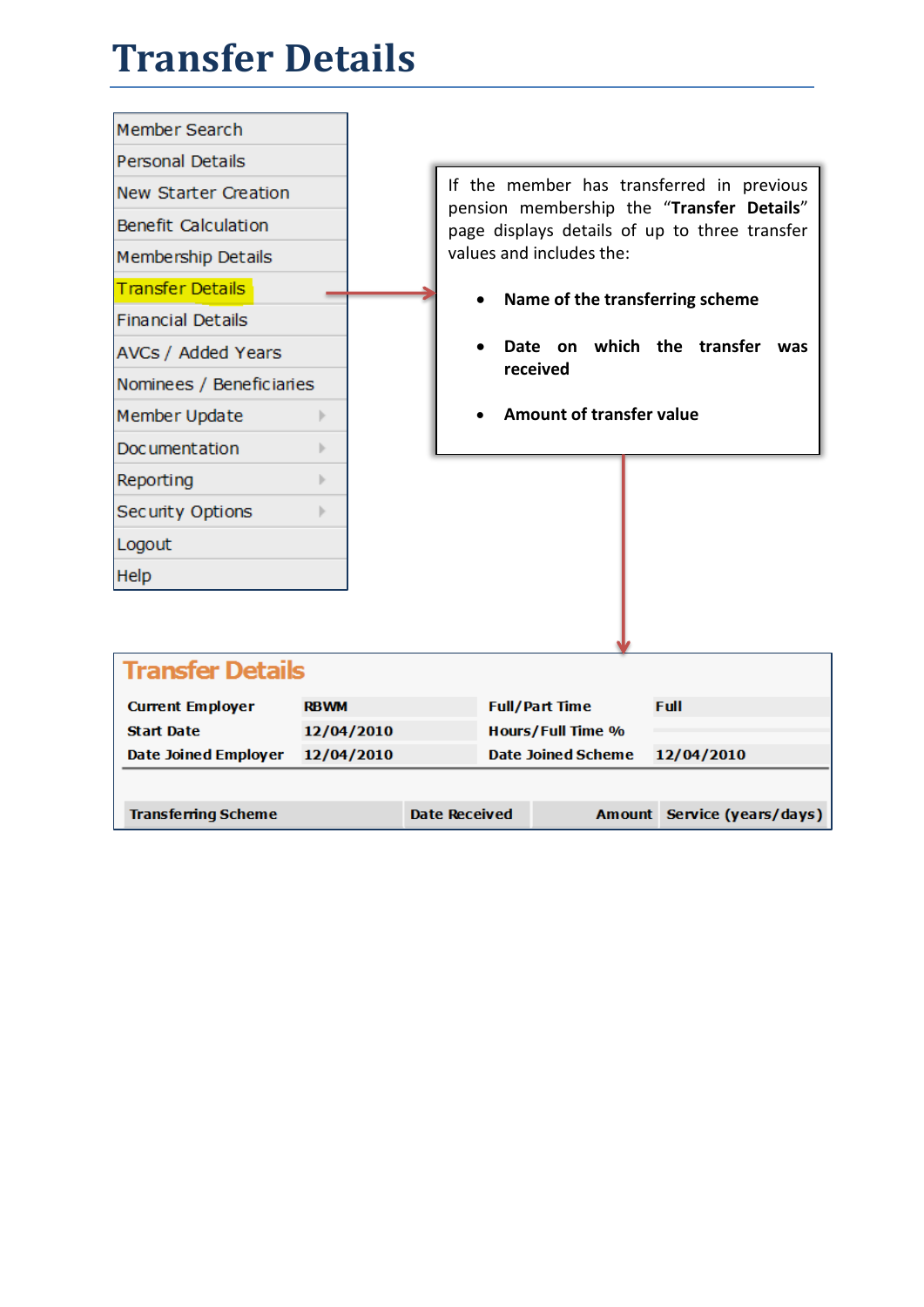#### **Service Breaks**

The Service Breaks page displays details of any breaks in service and includes Start and End Dates for the break, the reason for the break and whether the member was full-time or part-time during the break period.



**Please note that if a member has had no break in service, this option will not appear on the navigation menu.**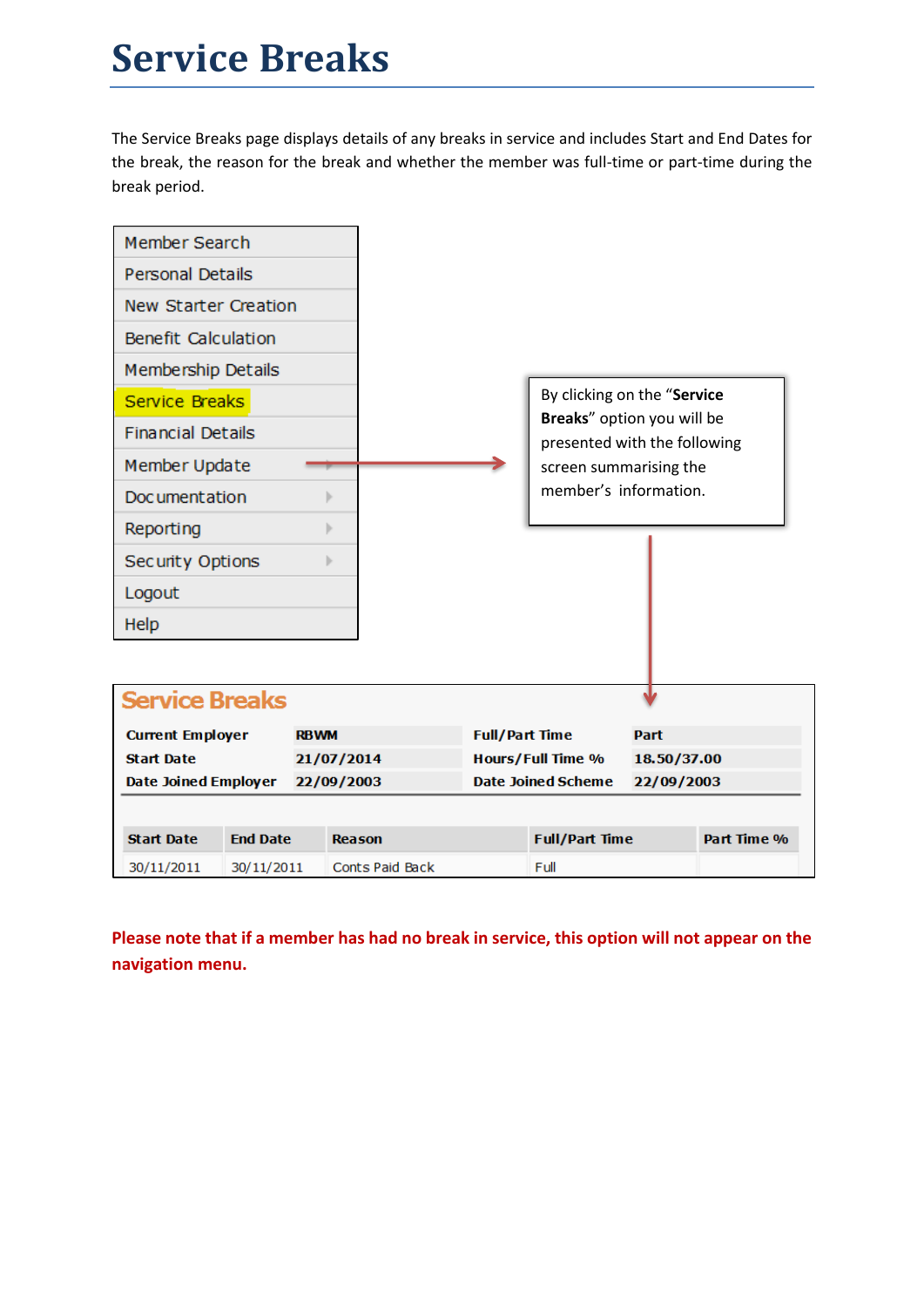

**How to…**

## **View financial details**

- **Financial details display**
- **Additional contracts screen display**

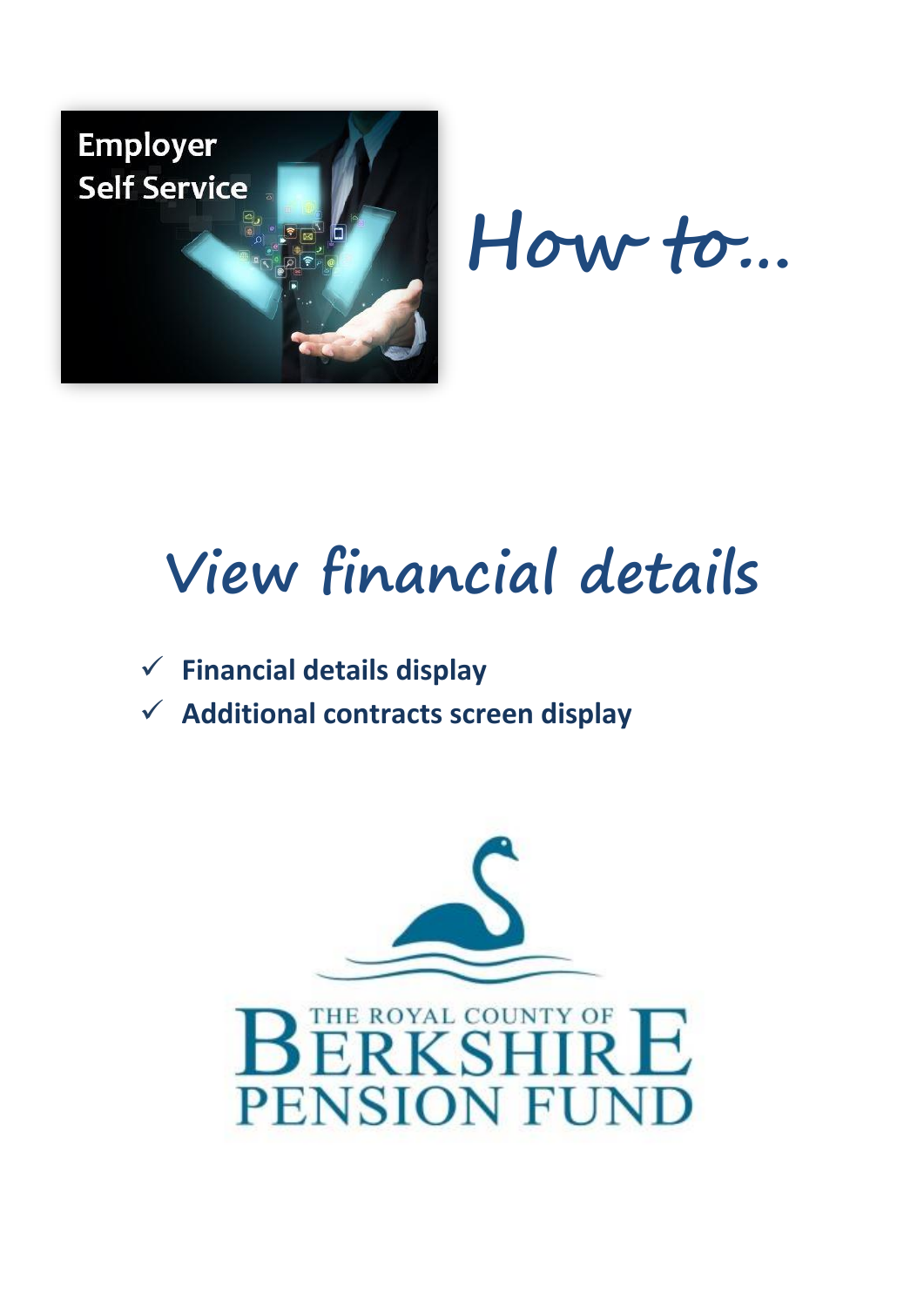### **Financial Details**

The Financial Details page displays the following financial information:

- **The current employer**
- **The date on which employment commenced**
- **The basic contribution rate**
- **The latest pensionable pay amount**